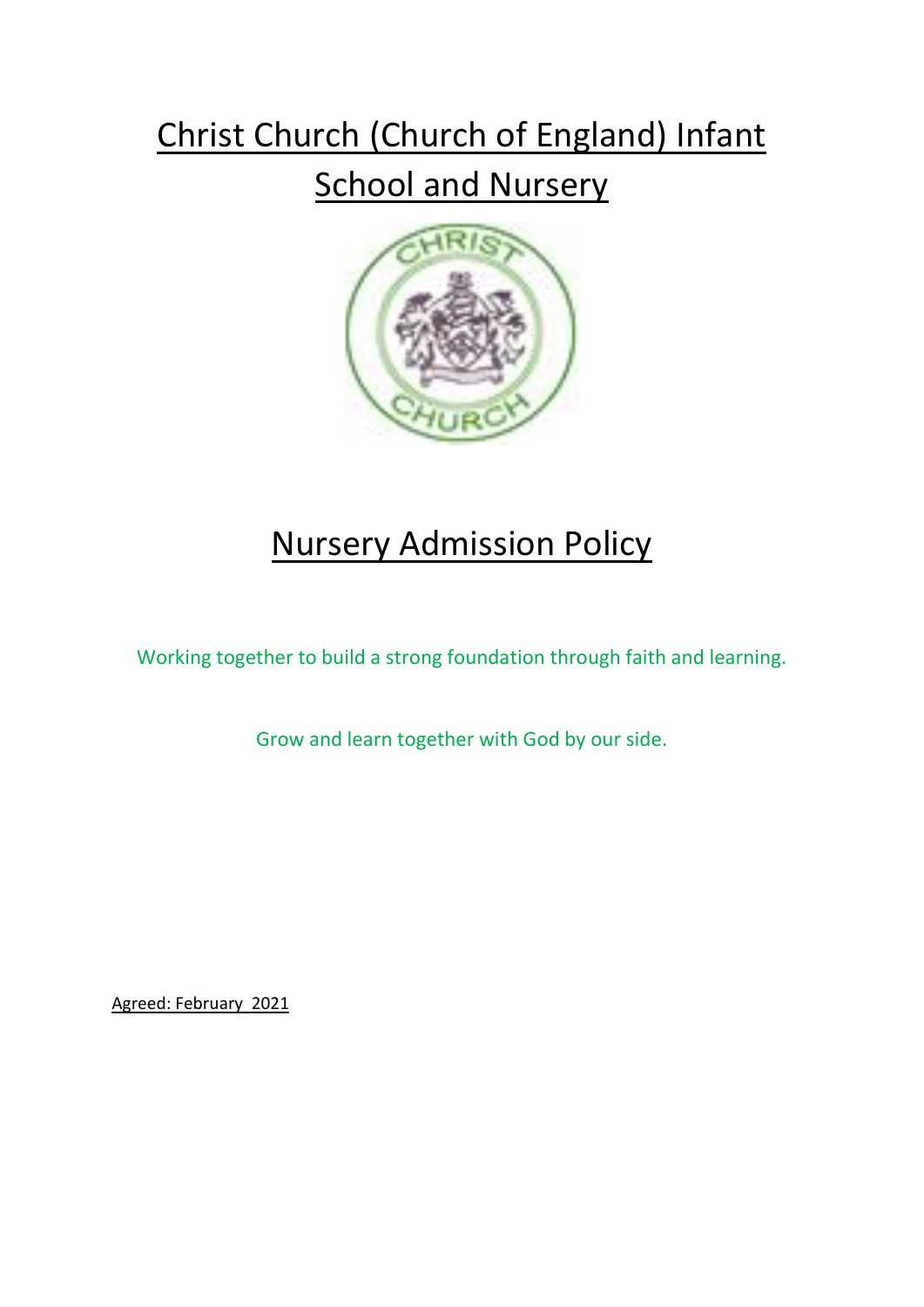#### Church (Church of England) Nursery School

The governing board is the admissions authority and is responsible for setting the admissions criteria to the Nursery School. Admission to the Infant School and Junior School are subject to the Local Authority admissions criteria and applications for admission to those settings must be made to the Local Authority.

Admission to the Nursery does not guarantee a place in the Reception Class.

The main point of admission for three year olds is in the Autumn term when the most vacancies are available following the transitions of four year olds to Primary School. If places are available after this time they will be available throughout the year.

Parents are eligible to 15 hours free nursery entitlement per week over 38 week period either 5 morning or 5 afternoon sessions.

A child is deemed to be of Nursery age from the September after their third birthday. The nursery can only admit children who are three and above.

#### **Admission Procedure**

- 1. Parents are invited to contact the school for an informal visit if they would like to see our Nursery in action.
- 2. Parents wishing to apply for a place must complete an application form which can be obtained from the school office.
- 3. Forms returned by the deadline of the 18<sup>th</sup> April 2021 will be added to the waiting list. Children's names are added in order of date of birth.

We have 36 morning places and 36 afternoon places. A child applying for a 30 hour place will need to be allocated both sessions. Plus a lunchtime care package.

(See the Nursery funding and eligibility information below).

4. Notification of place allocations will be sent out week commencing 19<sup>th</sup> April 2021 Parental acceptance letters are required by 17<sup>th</sup> May 2021.

(Failure to confirm acceptance of a place may result in the offer being withdrawn and offered to the next parent on the waiting list).

5. Where there is an oversubscription the admissions criteria will be applied.

#### **Admissions Criteria:**

#### **1. Special Educational Needs:**

A child with an Education Health Care Plan which specifies the school.

With regard to children with special needs and disabilities, the school has adopted the LA admissions policy. We wok hard to ensure that all pupils with special needs including those with disabilities have appropriate access to every day activities including off site visits.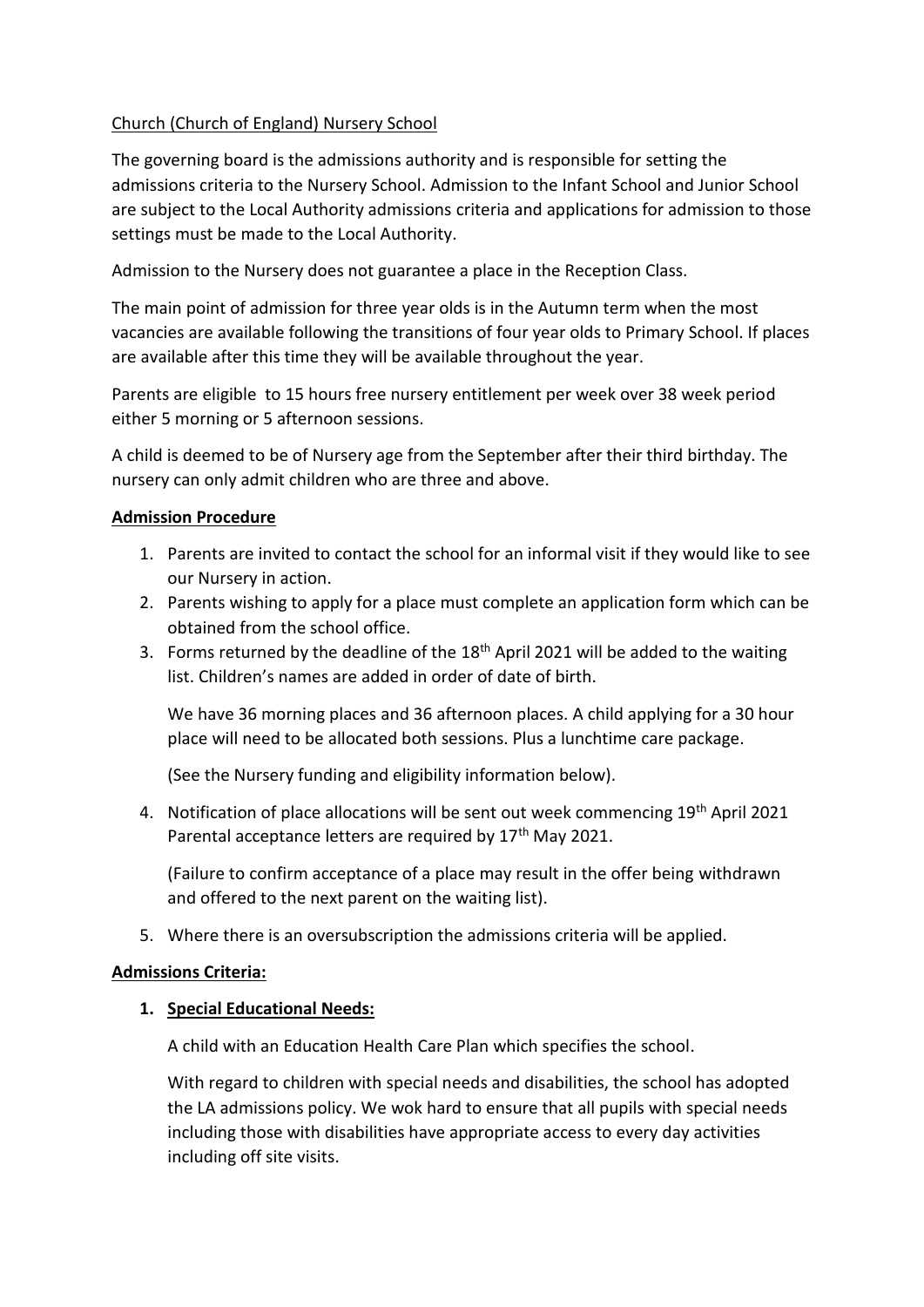- **2. Children in Care** (as defined by Section22 of the Children Act 1989).
- **3. Siblings-**

Where siblings attend the school and will be attending the school in September 2021.

#### *What is a sibling?*

*For admission purposes a sibling is one that resides at the same address as the child for whom a place is being requested and is one of the following:*

*Brother/Sister Half Brother/ Sister – Share one common parent*

*Or Stepbrother/ Stepsister – Related by parent's marriage*

*Any other child (e/g/ foster child for whom it can be demonstrated that he/she is residing permanently at the same address (e.g. under the terms of a residence order.)*

*The sibling connection only applies where families have siblings attending the school at the time of application as well as at the time of admission.*

**4. Locality to the school** 

Children living closest to the school gate in a straight line at determined by Google maps.

**5. Date of birth** – oldest child given priority.

### **Reserve List**

In circumstances where more applications are received than places available, and where oversubscription priority criteria has been applied, children who are not offered a place will be added to the reserve list in order of the criteria and not by date of application.

If a place becomes available at Nursery we will contact the parent of the child at the top of the list.

The reserve list is not a waiting list- if a request is made by a parent whose child has higher priority according to the admissions criteria, other children are moved down the list. Placing a child's name on the reserve list does not guarantee a place will become available.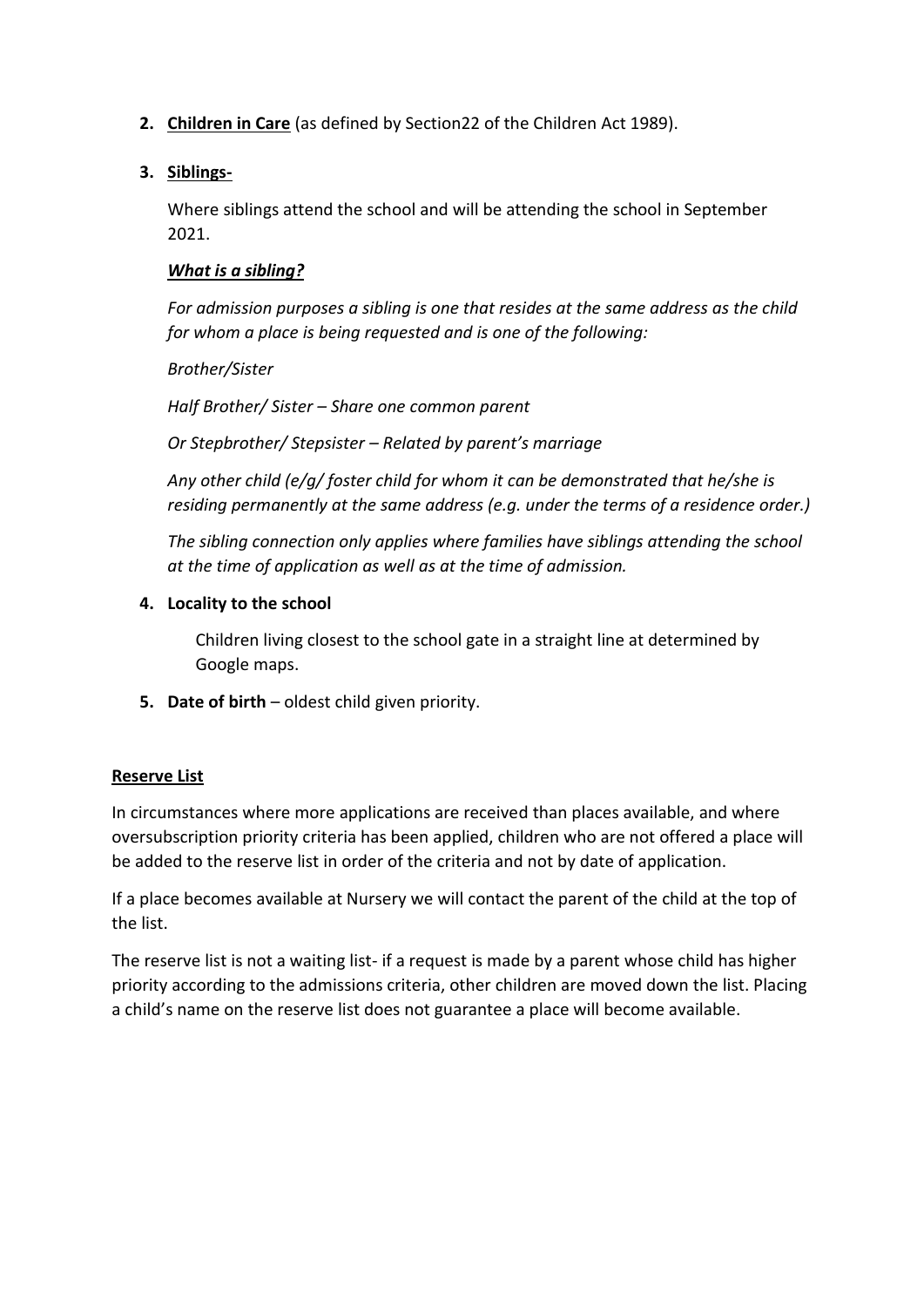#### **Withdrawing offers**

Once a written offer has been made it can only be withdrawn if:

- The parent had not responded to the offer within the timescale identified within the offer letter.
- Offers were made based on fraudulent applications
- Offers made on the basis of intentionally misleading applications
- A child is in receipt of more than their entitlement of Nursery education
- A child is registered at two maintained settings
- Parents opting for additional paid hours do not make payments in line with the paid hours agreement.

#### **Refusal of admission**

A child is only refused admission if one of the following criteria are met:

- The Nursery has reached its' admission limit.
- The child is not of the appropriate age.

Parents do not have a statutory right to appeal against the admission authority's refusal to award a place.

#### **Childcare Arrangements**

Children are eligible to join our Nursery in the term after they are three. Parents wishing to access the 15 hours free childcare for three and four year olds do not need to apply through the digital childcare service.

Parents requesting 15 hours should complete the application form and return it to school.

Nursery children accessing the 15 hours of free childcare will be offered 5 sessions (3 hours per session) either mornings or afternoon places in a week.

Parents wishing to access the 30 hours free childcare entitlement must apply to do so through the digital childcare service.

Parents are able to access the 30 hours free childcare for 38 weeks out of the year- i.e. during term time.

The sessions offered to children are as follows: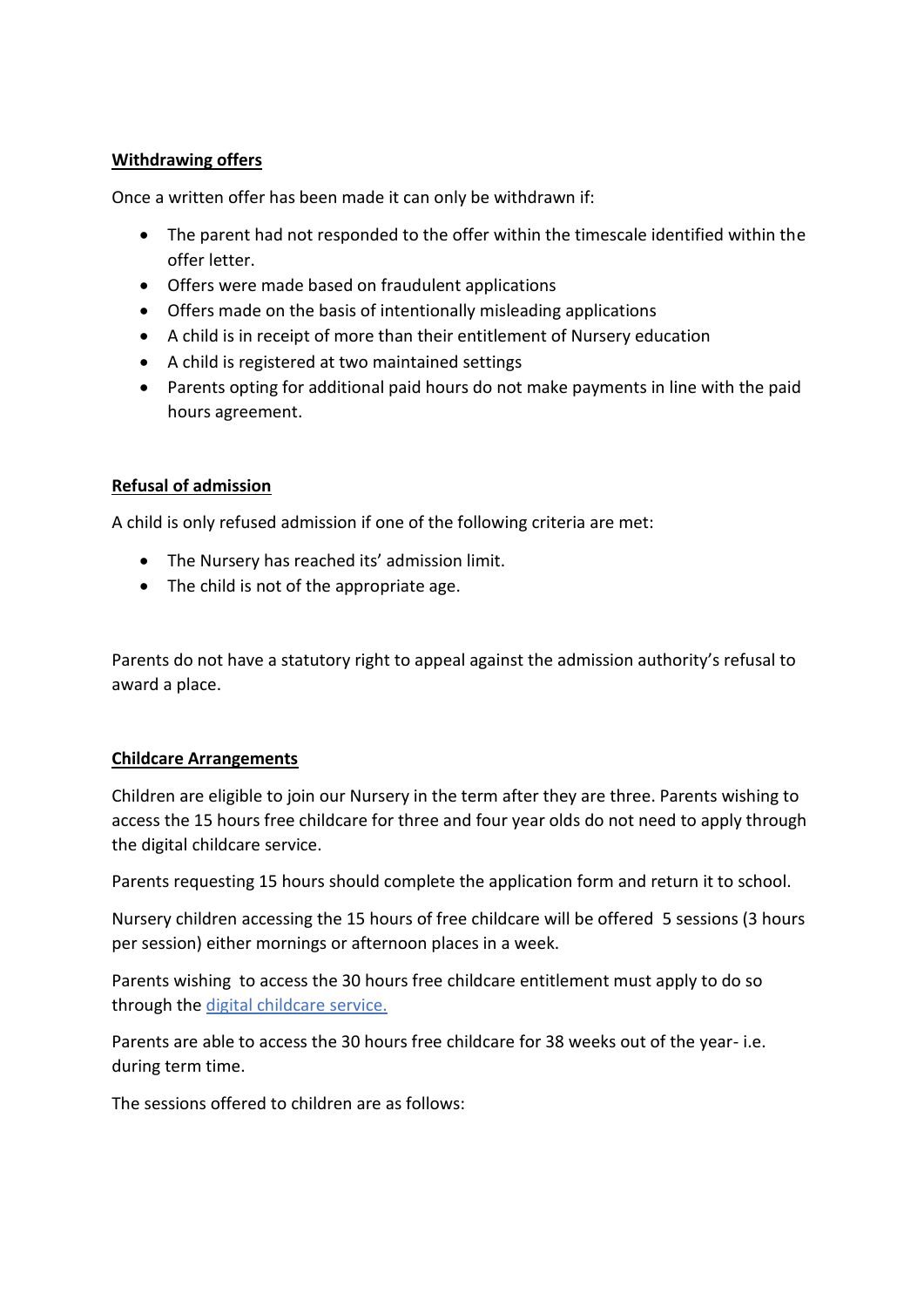**For children eligible for 30 hours free childcare** – A minimum attendance of 5 morning and 5 afternoon sessions (3 hours per session ) in a week, with an additional payment of £5.00 per day for lunch time care (including meal).

Payments for the lunchtime sessions must be made one week in advance using the school's online payment system. If payments are not made in a timely manner and arrears are accrued 4 weeks notice will be served to inform parents of the withdrawal of the 30 hour place and a reduced 15 hour place will be offered.

Parents of children aged three and four must meet the following criteria in order to be eligible for 30 hours free childcare:

- Each parent earns, or is expected to earn, a weekly minimum equivalent to 16 hours at National Minimum Wage or National Living Wage (unless in a 'start up' period – i.e. newly self-employed – in which case they do not need to meet the income criteria for 12 months).
- The parent should be seeking the free childcare to enable them to work.
- One or both parents are on maternity, paternity, shared parental or adoption leave, or are on statutory sick leave.
- One parent meets the income criteria and the other is unable to work because they are disabled, have caring responsibilities or have been assessed as having limited capability to work.
- If a non-European Economic Area national, the parent has recourse to public funds.

Parents should check their own eligibility for the scheme using the government's Childcare Choices website or childcare calculator. If parents are eligible, they will be directed to the digital childcare service to apply.

Parents can only start claiming their 30 hours free childcare the term following the date they receive a decision from HMRC. For this reason, parents are urged to apply as soon as possible.

If eligible, parents must provide the school with their unique code to confirm they are eligible for the scheme, together with their National Insurance number and child's date of birth. As the free childcare cannot be claimed until the code has been verified, parents should provide the school with this information as soon as possible in order to avoid delay.

Parents will be prompted every three months by HMRC to reconfirm that they remain eligible for free childcare. Therefore, applications in June will allow the three monthly re-verification required by the school to be completed in September. Earlier applications will result in the reverification check falling in the summer holidays when the school is closed.

The LA will audit the eligibility codes at six points during the year to identify any children who have fallen out of eligibility. If parents cease to meet the eligibility criteria, they will